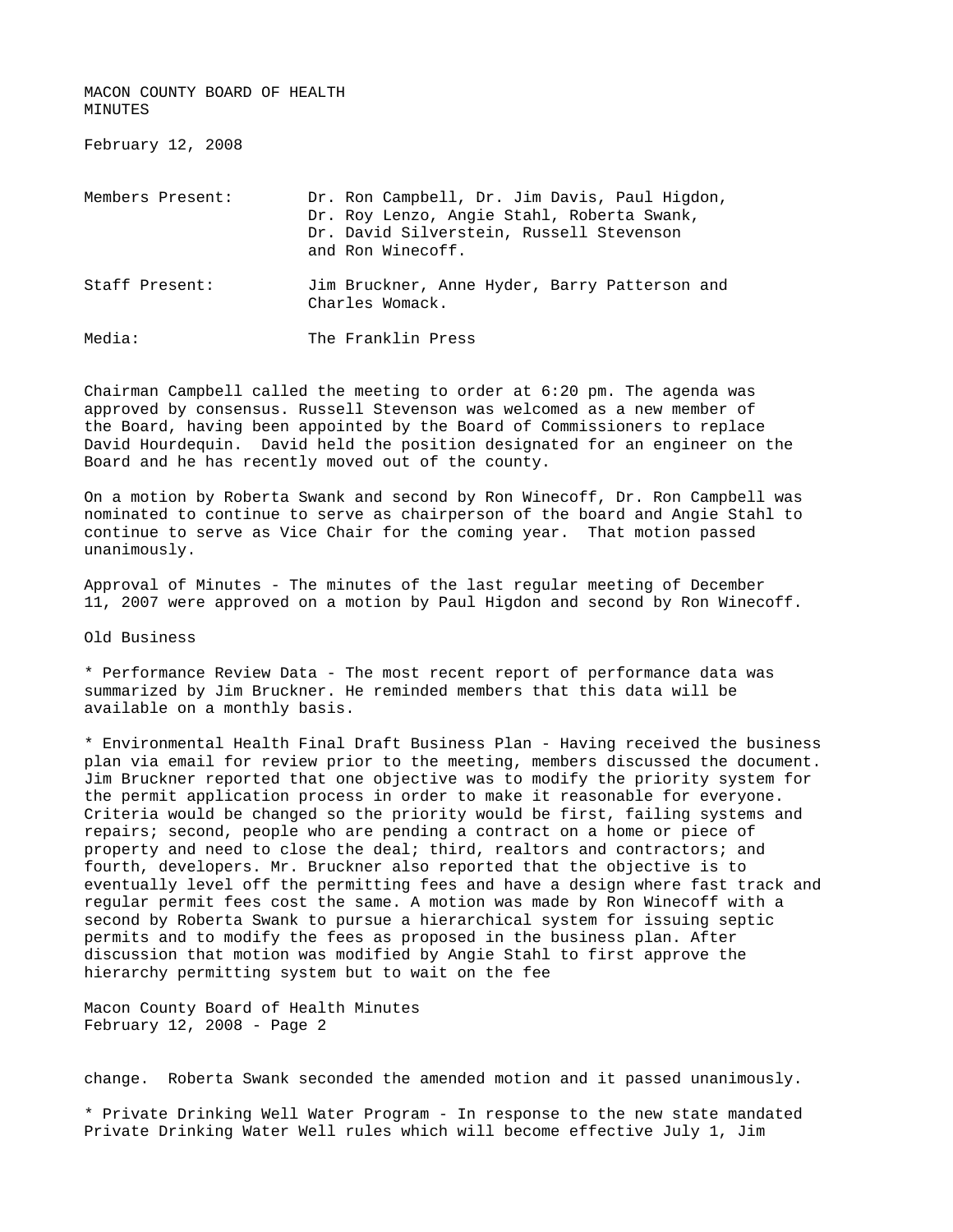Bruckner reported that the agency is now working on recruiting two well specialists. After discussion, a motion was made by Jim Davis, to request Jim Bruckner to develop a resolution to be sent to the Board of Commissioners to appeal to the state that the county be able to seek privatization of well inspections. If approved, the board would then plan to forward the resolution on to state legislators and send a copy on to other counties. That motion passed unanimously after a second by Paul Higdon.

\* Update Environmental Health Clerical Staff - Mr. Bruckner reported that conversations are still ongoing regarding the need for additional support staffing.

New Business

.

\* Introduction to Public Health Course - Information was provided to Board members regarding the free course available to members.

\* NC Association of Board of Health Survey - A survey tool was provided to each member. Mr. Bruckner asked that these be completed and returned to him tonight and he would forward the data to the NC Association of Boards of Health.

\* Child Fatality Prevention Team Update - Anne Hyder, who serves as the chairperson of the County Child Fatality Prevention Team (CFPT), handed out copies of the annual report of the team's past years activities. She emphasized that a primary focus for the team over the past year has been educating the public on House Bill 275, known as Safe Surrender of Newborns. She emphasized the recent implementation of a local phone number that the public can call to seek information on the topic - 349-2279.

\* Board of Health Retreat - General discussion on possible topics and dates for the event took place. No final decision was made.

\* Evaluation of New Health Director - Chairman Campbell reported that he will be asking members of the personnel committee of the Board to join him in doing Mr. Bruckner's evaluation which is due February 27.

Macon County Board of Health Minutes February 12, 2008 - Page 3

Announcements

\* Mr. Bruckner reported that the Adult Dental Clinic fee changes were approved by the Board of Commissioners at the January 14th meeting.

\* Anne Hyder and Mr. Bruckner reported that the most recent opening for a school nurse had been filed and that our county is now closer to the state goal of ratio of 1:750 ( one nurse to 750 students ).

\* A meeting with Septic Installers was held in January per Mr. Bruckner.

\* Jim reported that a credit card machine in now in place at the agency and more are on order.

Next Regular Meeting - April 8, 2008 at 6:15 pm ( dinner to be served at 6pm). A March meeting may be called to review the agency budget.

There being no further business, a motion to adjourn was made by Ron Winecoff